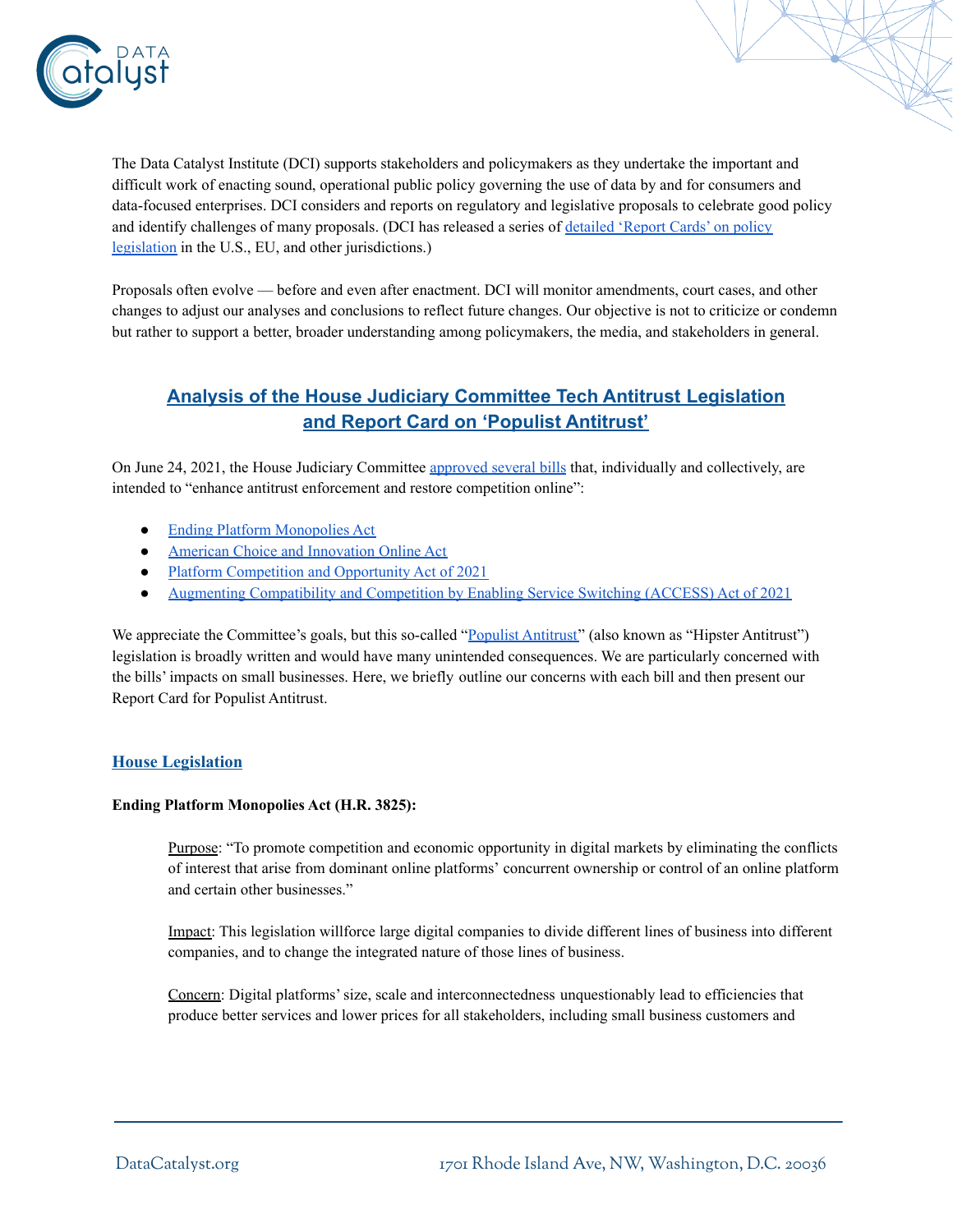

individual consumers. Breaking companies apart would detrimentally impact the platforms, but the end result would be higher costs and less effective services for small businesses.

#### **American Choice and Innovation Online Act (H.R. 3816):**

Purpose: "To provide that certain discriminatory conduct by covered platforms shall be unlawful, and for other purposes."

Impact: This will have wide-ranging implications, including how app stores operate, how search results are integrated with maps or shopping suggestions, and how online stores position "house brands" in relation to other products.

Concern: Small businesses rely on integrated platforms - including some that would be covered under this bill as written and many that will be covered as the platforms grow larger - to provide a variety of services and value-adds, including data security, payments, logistics and delivery, mapping and advertising. Over-regulation of these efficient and optional services will make small business operations more complex and expensive, and will drive small businesses away from digital business when they should be embracing it to stay competitive.

#### **Platform Competition and Opportunity Act of 2021 (H.R. 3826):**

Purpose: "To promote competition and economic opportunity in digital markets by establishing that certain acquisitions by dominant online platforms are unlawful."

Impact: This bill is intended to inhibit growth and market dominance by the largest platforms, but it will also inhibit the competitive and growth potential of mid-sized platforms that aspire to greatness, and the exit options of small and medium-sized companies. This bill will also overwhelm the merger review teams in the Federal Trade Commission and Department of Justice Antitrust Division, as they will be required to make several new determinations of market definition and dominance, and also to forecast economic impact of potential mergers with uncanny precision that arguably is impossible.

Concern: This would have a chilling effect on the technology mergers and acquisitions (M&A) space, and, thus, investors, startups and innovation. (There is already evidence of this [happening](https://news.crunchbase.com/news/big-tech-startup-acquisitions-aapl-amzn-goog-msft-fb/) during 2021.) Arbitrarily blocking large companies from acquiring smaller firms will drive down prices and rob investors and smaller companies of their opportunity to sell for their full value.

### **Augmenting Compatibility and Competition by Enabling Service Switching (ACCESS) Act of 2021 (H.R. 3849):**

Purpose: "To promote competition, lower entry barriers, and reduce switching costs for consumers and businesses online."

Impact: Consumers (including business consumers) will have a new right to take "their data" with them if they unsubscribe or otherwise stop utilizing a digital platform.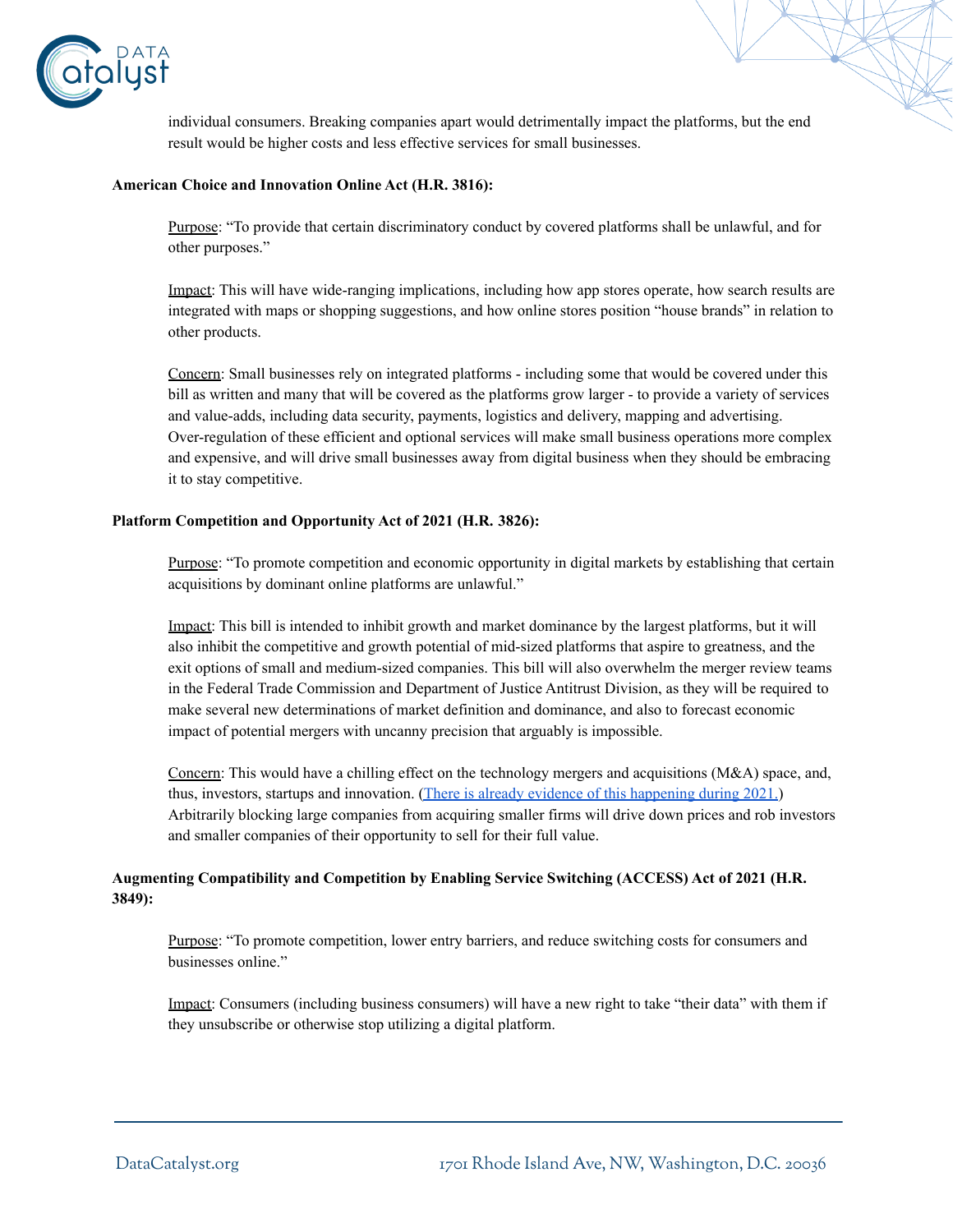

Concern: There are legal, privacy, and technical issues with requiring broad and undefined data obligations. For customers and businesses that remain with a platform after others depart, this bill may diminish the value and service provided by the platforms as they will have less data to analyze, and, thus, less accurate digital ads, search results, and other products and services.

## **'Populist Antitrust' Report Card**

Populist [Antitrust](https://www.reuters.com/article/us-usa-antitrust-breakingviews/breakdown-antitrusts-hipsters-go-mainstream-idUSKBN2B3016) is broader than just the currently proposed House legislation, as it is already embedded in Senate legislation (e.g., the ["Klobuchar](https://www.klobuchar.senate.gov/public/index.cfm/2021/2/senator-klobuchar-introduces-sweeping-bill-to-promote-competition-and-improve-antitrust-enforcement) Bill") and will also impact executive actions by, e.g., the White House Council of Economic Advisors, Federal Trade Commission, and Department of Justice Antitrust Division. Thus, this is a Report Card of four aspects of Populist Antitrust specifically in relation to its effects on U.S. small businesses. We aim to use this initial analysis as a foundation for more detailed work about the interaction between antitrust enforcement and small businesses.

#### **Overall Grade (effects of Populist Antitrust on small businesses): C-**

Four specific dimensions of analysis:

- 1. **Precedent -** We analyzed the degree to which decades of antitrust enforcement, legal and regulatory precedent are adhered to (vs. purposely straying from such precedent). (Grade: F)
	- The consumer welfare standard that asks whether a business practice or transaction harms consumers is the long-time "gold standard" of antitrust law and theory. Populist Antitrust diminishes this standard by making it less relevant or irrelevant if an organization is "dominant" according to the prevailing standard of that moment, and if, e.g., an acquisition will make it a stronger company regardless of whether the acquisition also benefits consumers.
	- Populist Antitrust advocates for an inverse framework ("guilty until proven innocent") where companies have to prove to the government that their actions are good, rather than the government having the burden of showing a business behavior is "bad."
	- Shifting and unpredictable standards, particularly when applied retroactively, will produce chaos and inefficiency for large companies that will trickle down to small businesses that rely on their products and services.
- 2. **Rationality -** We considered whether proposed bills or actions are rational and logically consistent given what is known about markets and companies (vs. irrational and illogical conclusions that contradict each other). (Grade: B)
	- Populist Antitrust allows preconceived notions, emotions, anecdotes, and competitors to primarily drive antitrust-related conclusions, rather than hard facts based on rigorous economic analysis. This results in irrational and unpredictable inconsistencies.